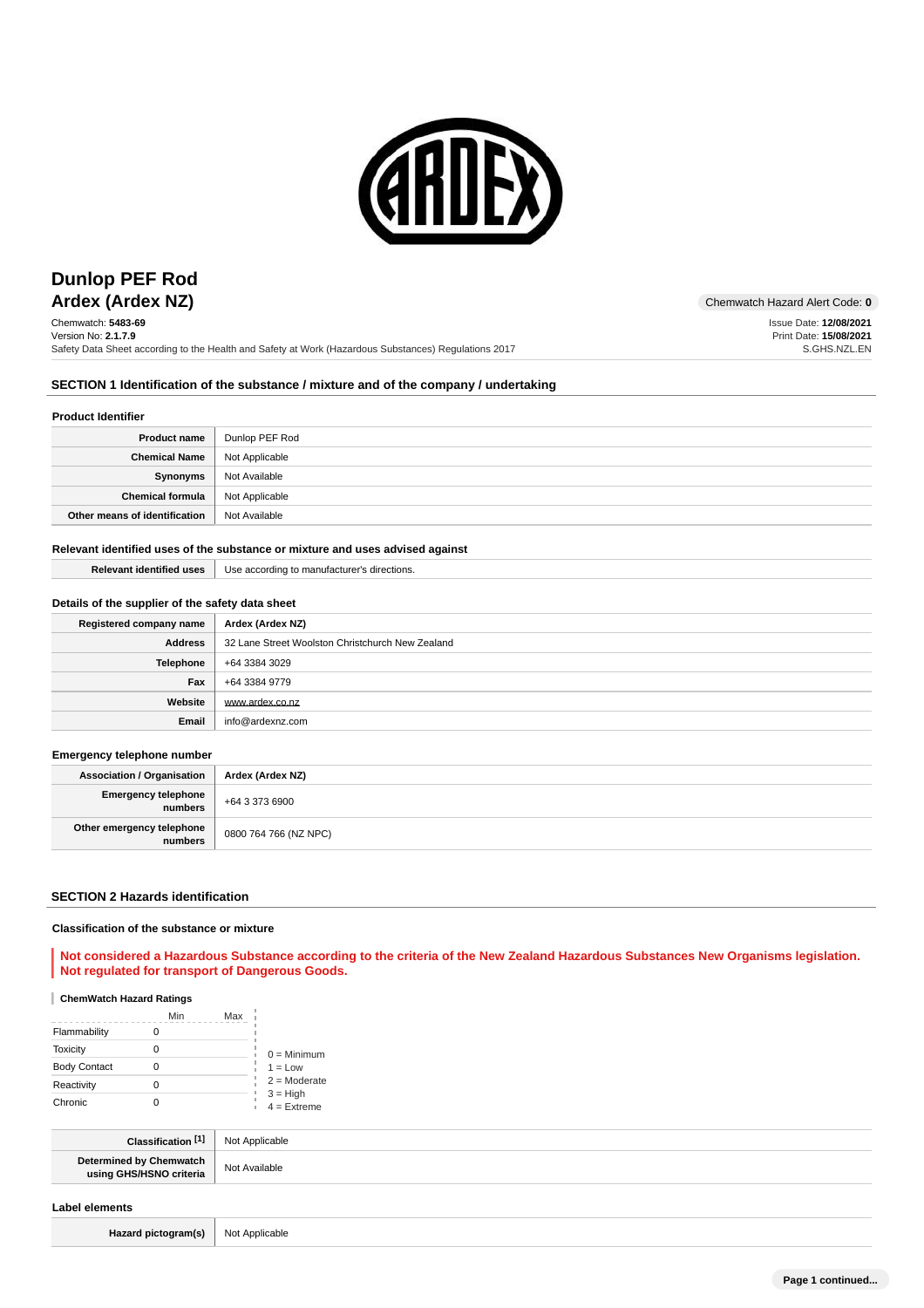Page **2** of **7**

**Signal word Not Applicable**

#### **Hazard statement(s)**

Not Applicable

#### **Precautionary statement(s) Prevention** Not Applicable

**Precautionary statement(s) Response**

Not Applicable

**Precautionary statement(s) Storage** Not Applicable

**Precautionary statement(s) Disposal**

Not Applicable

### **SECTION 3 Composition / information on ingredients**

#### **Substances**

See section below for composition of Mixtures

### **Mixtures**

| <b>CAS No</b> | %[weight]                                                                                                                                                                                             | Name                       |
|---------------|-------------------------------------------------------------------------------------------------------------------------------------------------------------------------------------------------------|----------------------------|
| Not Available | >60                                                                                                                                                                                                   | expanded polyethylene foam |
| Legend:       | 1. Classified by Chemwatch; 2. Classification drawn from CCID EPA NZ; 3. Classification drawn from Regulation (EU) No 1272/2008 - Annex VI;<br>4. Classification drawn from C&L * EU IOELVs available |                            |

### **SECTION 4 First aid measures**

| Description of first aid measures |                                                                                                                                                                                                                                        |  |
|-----------------------------------|----------------------------------------------------------------------------------------------------------------------------------------------------------------------------------------------------------------------------------------|--|
| <b>Eye Contact</b>                | If this product comes in contact with eyes:<br>▶ Wash out immediately with water.<br>If irritation continues, seek medical attention.<br>Removal of contact lenses after an eye injury should only be undertaken by skilled personnel. |  |
| <b>Skin Contact</b>               | If skin or hair contact occurs:<br>Filush skin and hair with running water (and soap if available).<br>Seek medical attention in event of irritation.                                                                                  |  |
| Inhalation                        | If fumes, aerosols or combustion products are inhaled remove from contaminated area.<br>• Other measures are usually unnecessary.                                                                                                      |  |
| Ingestion                         | Immediately give a glass of water.<br>First aid is not generally required. If in doubt, contact a Poisons Information Centre or a doctor.                                                                                              |  |

### **Indication of any immediate medical attention and special treatment needed**

Treat symptomatically.

### **SECTION 5 Firefighting measures**

### **Extinguishing media**

There is no restriction on the type of extinguisher which may be used. Use extinguishing media suitable for surrounding area.

### **Special hazards arising from the substrate or mixture**

**Fire Incompatibility** None known.

### **Advice for firefighters**

| <b>Fire Fighting</b>         | Use water delivered as a fine spray to control fire and cool adjacent area.<br>Do not approach containers suspected to be hot.<br>Cool fire exposed containers with water spray from a protected location.<br>If safe to do so, remove containers from path of fire. |
|------------------------------|----------------------------------------------------------------------------------------------------------------------------------------------------------------------------------------------------------------------------------------------------------------------|
| <b>Fire/Explosion Hazard</b> | Non combustible.<br>Not considered a significant fire risk, however containers may burn.                                                                                                                                                                             |

#### **SECTION 6 Accidental release measures**

# **Personal precautions, protective equipment and emergency procedures**

See section 8

## **Environmental precautions**

See section 12

### **Methods and material for containment and cleaning up**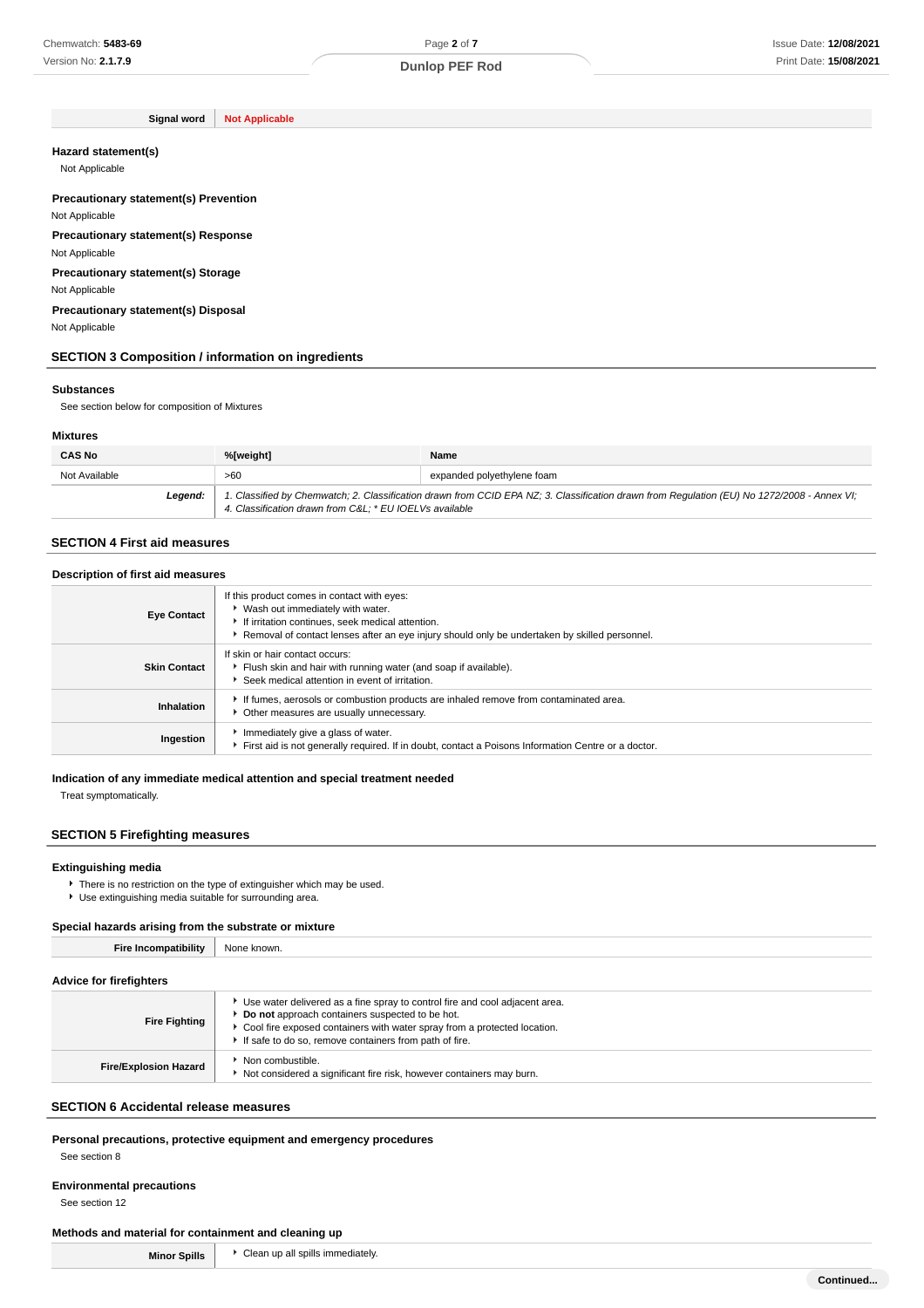|                     | Avoid breathing vapours and contact with skin and eyes.<br>Control personal contact with the substance, by using protective equipment.<br>Contain and absorb spill with sand, earth, inert material or vermiculite.                                             |
|---------------------|-----------------------------------------------------------------------------------------------------------------------------------------------------------------------------------------------------------------------------------------------------------------|
| <b>Major Spills</b> | • Clear area of personnel and move upwind.<br>Alert Fire Brigade and tell them location and nature of hazard.<br>Control personal contact with the substance, by using protective equipment.<br>Prevent spillage from entering drains, sewers or water courses. |

Personal Protective Equipment advice is contained in Section 8 of the SDS.

### **SECTION 7 Handling and storage**

| Precautions for safe handling |                                                                                                                                                                                        |  |
|-------------------------------|----------------------------------------------------------------------------------------------------------------------------------------------------------------------------------------|--|
| Safe handling                 | Limit all unnecessary personal contact.<br>▶ Wear protective clothing when risk of exposure occurs.<br>Use in a well-ventilated area.<br>Avoid contact with incompatible materials.    |  |
| Other information             | Store in original containers.<br>▶ Keep containers securely sealed.<br>Store in a cool, dry, well-ventilated area.<br>Store away from incompatible materials and foodstuff containers. |  |

### **Conditions for safe storage, including any incompatibilities**

| Suitable container      | ▶ Polyethylene or polypropylene container.<br>▶ Packing as recommended by manufacturer.<br>▶ Check all containers are clearly labelled and free from leaks. |
|-------------------------|-------------------------------------------------------------------------------------------------------------------------------------------------------------|
| Storage incompatibility | Avoid contamination of water, foodstuffs, feed or seed.                                                                                                     |

## **SECTION 8 Exposure controls / personal protection**

### **Control parameters**

**Occupational Exposure Limits (OEL)**

### **INGREDIENT DATA**

Not Available

### **Emergency Limits**

| Ingredient     | TEEL-1               | TEEL-2        |                     | TEEL-3        |
|----------------|----------------------|---------------|---------------------|---------------|
| Dunlop PEF Rod | Not Available        | Not Available |                     | Not Available |
|                |                      |               |                     |               |
| Ingredient     | <b>Original IDLH</b> |               | <b>Revised IDLH</b> |               |
| Dunlop PEF Rod | Not Available        |               | Not Available       |               |

### **Exposure controls**

| Appropriate engineering<br>controls | Engineering controls are used to remove a hazard or place a barrier between the worker and the hazard. Well-designed engineering controls can<br>be highly effective in protecting workers and will typically be independent of worker interactions to provide this high level of protection.<br>The basic types of engineering controls are:<br>Process controls which involve changing the way a job activity or process is done to reduce the risk.<br>Enclosure and/or isolation of emission source which keeps a selected hazard "physically" away from the worker and ventilation that strategically<br>"adds" and "removes" air in the work environment.   |
|-------------------------------------|-------------------------------------------------------------------------------------------------------------------------------------------------------------------------------------------------------------------------------------------------------------------------------------------------------------------------------------------------------------------------------------------------------------------------------------------------------------------------------------------------------------------------------------------------------------------------------------------------------------------------------------------------------------------|
| <b>Personal protection</b>          |                                                                                                                                                                                                                                                                                                                                                                                                                                                                                                                                                                                                                                                                   |
| Eye and face protection             | Safety glasses with side shields<br>Chemical goggles.<br>Contact lenses may pose a special hazard; soft contact lenses may absorb and concentrate irritants. A written policy document, describing<br>the wearing of lenses or restrictions on use, should be created for each workplace or task. This should include a review of lens absorption<br>and adsorption for the class of chemicals in use and an account of injury experience.                                                                                                                                                                                                                        |
| <b>Skin protection</b>              | See Hand protection below                                                                                                                                                                                                                                                                                                                                                                                                                                                                                                                                                                                                                                         |
| <b>Hands/feet protection</b>        | Wear general protective gloves, eg. light weight rubber gloves.<br>The selection of suitable gloves does not only depend on the material, but also on further marks of quality which vary from manufacturer to<br>manufacturer. Where the chemical is a preparation of several substances, the resistance of the glove material can not be calculated in advance<br>and has therefore to be checked prior to the application.<br>The exact break through time for substances has to be obtained from the manufacturer of the protective gloves and has to be observed when<br>making a final choice.<br>Personal hygiene is a key element of effective hand care. |
| <b>Body protection</b>              | See Other protection below                                                                                                                                                                                                                                                                                                                                                                                                                                                                                                                                                                                                                                        |
| Other protection                    | No special equipment needed when handling small quantities.<br><b>OTHERWISE:</b><br>• Overalls.<br>▶ Barrier cream.<br>Eyewash unit.                                                                                                                                                                                                                                                                                                                                                                                                                                                                                                                              |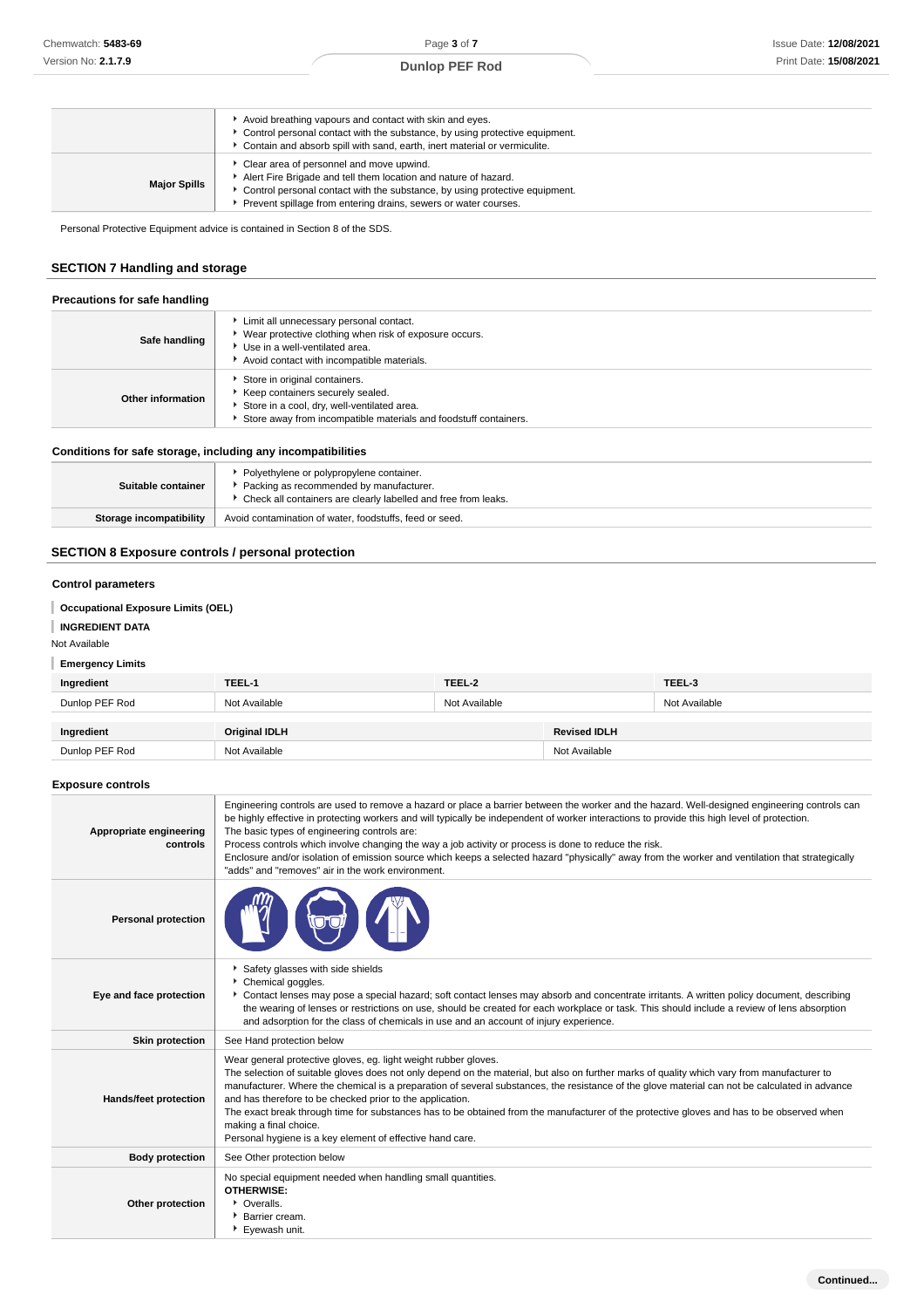### **SECTION 9 Physical and chemical properties**

**Information on basic physical and chemical properties**

| Appearance                                      | Liquid.        |                                            |                |
|-------------------------------------------------|----------------|--------------------------------------------|----------------|
|                                                 |                |                                            |                |
| <b>Physical state</b>                           | Liquid         | Relative density (Water = 1)               | Not Available  |
| Odour                                           | Not Available  | Partition coefficient n-octanol<br>/ water | Not Available  |
| <b>Odour threshold</b>                          | Not Available  | Auto-ignition temperature (°C)             | Not Available  |
| pH (as supplied)                                | Not Available  | <b>Decomposition temperature</b>           | Not Available  |
| Melting point / freezing point<br>(°C)          | Not Applicable | Viscosity (cSt)                            | Not Available  |
| Initial boiling point and boiling<br>range (°C) | Not Available  | Molecular weight (g/mol)                   | Not Applicable |
| Flash point (°C)                                | Not Available  | <b>Taste</b>                               | Not Available  |
| <b>Evaporation rate</b>                         | Not Available  | <b>Explosive properties</b>                | Not Available  |
| Flammability                                    | Not Available  | <b>Oxidising properties</b>                | Not Available  |
| Upper Explosive Limit (%)                       | Not Available  | Surface Tension (dyn/cm or<br>mN/m         | Not Available  |
| Lower Explosive Limit (%)                       | Not Available  | <b>Volatile Component (%vol)</b>           | Not Available  |
| Vapour pressure (kPa)                           | Not Available  | Gas group                                  | Not Available  |
| Solubility in water                             | Not Available  | pH as a solution (%)                       | Not Available  |
| Vapour density $(Air = 1)$                      | Not Available  | VOC g/L                                    | Not Available  |

### **SECTION 10 Stability and reactivity**

| Reactivity                                 | See section 7                                                             |
|--------------------------------------------|---------------------------------------------------------------------------|
| <b>Chemical stability</b>                  | Product is considered stable and hazardous polymerisation will not occur. |
| Possibility of hazardous<br>reactions      | See section 7                                                             |
| <b>Conditions to avoid</b>                 | See section 7                                                             |
| Incompatible materials                     | See section 7                                                             |
| <b>Hazardous decomposition</b><br>products | See section 5                                                             |

### **SECTION 11 Toxicological information**

**Information on toxicological effects**

| Inhaled                              | The material is not thought to produce adverse health effects or irritation of the respiratory tract (as classified by EC Directives using animal<br>models). Nevertheless, good hygiene practice requires that exposure be kept to a minimum and that suitable control measures be used in an<br>occupational setting. |                               |                   |   |
|--------------------------------------|-------------------------------------------------------------------------------------------------------------------------------------------------------------------------------------------------------------------------------------------------------------------------------------------------------------------------|-------------------------------|-------------------|---|
| Ingestion                            | The material has NOT been classified by EC Directives or other classification systems as "harmful by ingestion". This is because of the lack of<br>corroborating animal or human evidence.                                                                                                                              |                               |                   |   |
| <b>Skin Contact</b>                  | The material is not thought to produce adverse health effects or skin irritation following contact (as classified by EC Directives using animal<br>models). Nevertheless, good hygiene practice requires that exposure be kept to a minimum and that suitable gloves be used in an occupational<br>setting.             |                               |                   |   |
| Eye                                  | Although the liquid is not thought to be an irritant (as classified by EC Directives), direct contact with the eye may produce transient discomfort<br>characterised by tearing or conjunctival redness (as with windburn).                                                                                             |                               |                   |   |
| <b>Chronic</b>                       | Long-term exposure to the product is not thought to produce chronic effects adverse to the health (as classified by EC Directives using animal<br>models); nevertheless exposure by all routes should be minimised as a matter of course.                                                                               |                               |                   |   |
|                                      | <b>TOXICITY</b>                                                                                                                                                                                                                                                                                                         |                               | <b>IRRITATION</b> |   |
| Dunlop PEF Rod                       | Not Available<br>Not Available                                                                                                                                                                                                                                                                                          |                               |                   |   |
| Legend:                              | 1. Value obtained from Europe ECHA Registered Substances - Acute toxicity 2.* Value obtained from manufacturer's SDS. Unless otherwise<br>specified data extracted from RTECS - Register of Toxic Effect of chemical Substances                                                                                         |                               |                   |   |
|                                      |                                                                                                                                                                                                                                                                                                                         |                               |                   |   |
| <b>Acute Toxicity</b>                | ×                                                                                                                                                                                                                                                                                                                       |                               | Carcinogenicity   | × |
| <b>Skin Irritation/Corrosion</b>     | ×                                                                                                                                                                                                                                                                                                                       |                               | Reproductivity    | × |
| <b>Serious Eye Damage/Irritation</b> | ×                                                                                                                                                                                                                                                                                                                       | <b>STOT - Single Exposure</b> |                   | × |

**x** STOT - Repeated Exposure

**Mutagenicity X Aspiration Hazard Aspiration Hazard** 

**Legend:**  $\mathbf{X}$  – Data either not available or does not fill the criteria for classification – Data available to make classification

 $\pmb{\times}$ 

### **SECTION 12 Ecological information**

**Respiratory or Skin**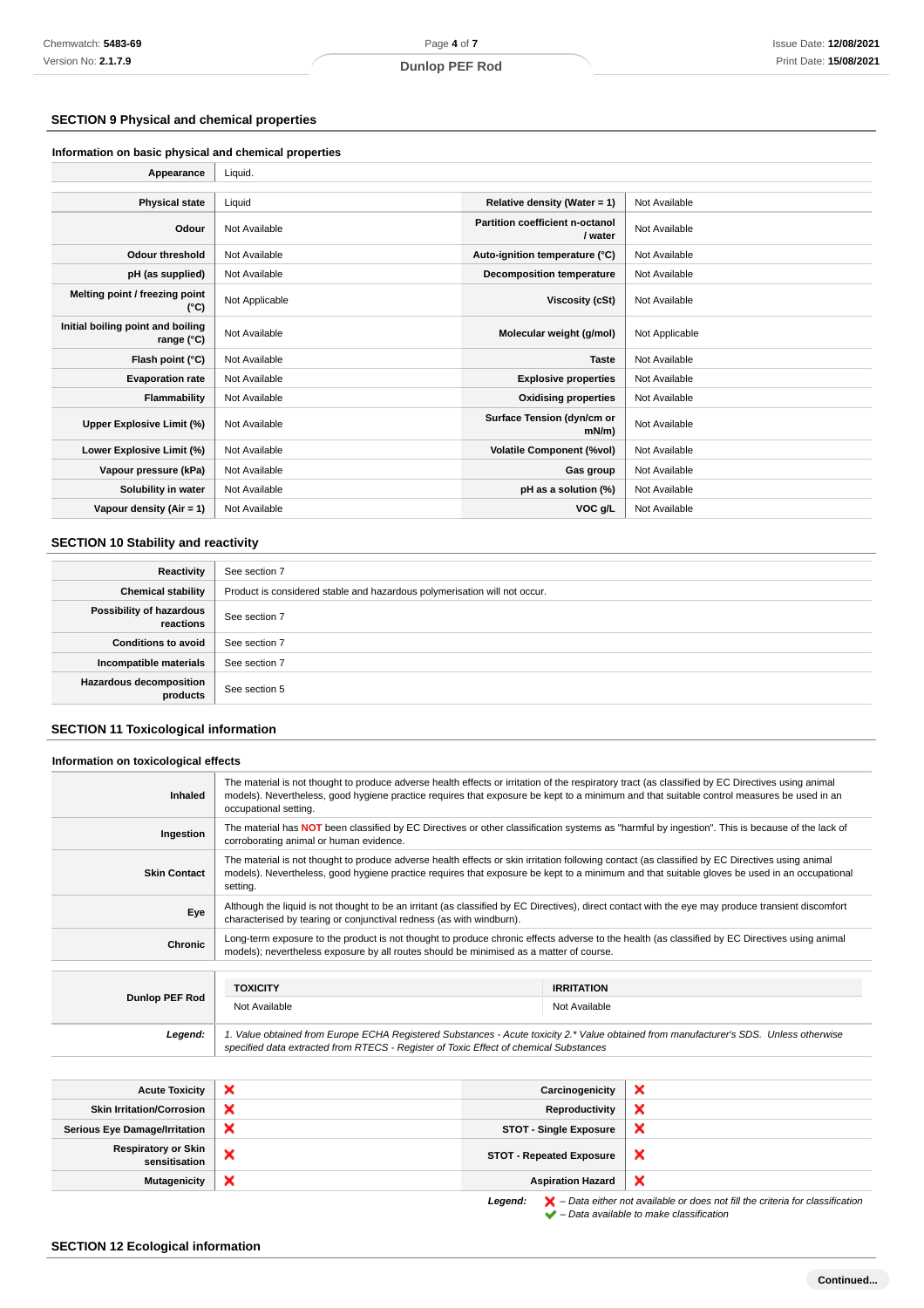### **Toxicity**

|                       | Endpoint         | <b>Test Duration (hr)</b>                                                                           | <b>Species</b>                                                                                                                                                                                                                                                                           | Value            | <b>Source</b>    |
|-----------------------|------------------|-----------------------------------------------------------------------------------------------------|------------------------------------------------------------------------------------------------------------------------------------------------------------------------------------------------------------------------------------------------------------------------------------------|------------------|------------------|
| <b>Dunlop PEF Rod</b> | Not<br>Available | Not Available                                                                                       | Not Available                                                                                                                                                                                                                                                                            | Not<br>Available | Not<br>Available |
| Legend:               |                  | Data 6. NITE (Japan) - Bioconcentration Data 7. METI (Japan) - Bioconcentration Data 8. Vendor Data | Extracted from 1. IUCLID Toxicity Data 2. Europe ECHA Registered Substances - Ecotoxicological Information - Aquatic Toxicity 3. EPIWIN Suite<br>V3.12 (QSAR) - Aquatic Toxicity Data (Estimated) 4. US EPA, Ecotox database - Aquatic Toxicity Data 5. ECETOC Aquatic Hazard Assessment |                  |                  |

**DO NOT** discharge into sewer or waterways.

### **Persistence and degradability**

| Ingredient                       | Persistence: Water/Soil               | <b>Persistence: Air</b>               |
|----------------------------------|---------------------------------------|---------------------------------------|
|                                  | No Data available for all ingredients | No Data available for all ingredients |
|                                  |                                       |                                       |
| <b>Bioaccumulative potential</b> |                                       |                                       |
| Ingredient                       | <b>Bioaccumulation</b>                |                                       |
|                                  | No Data available for all ingredients |                                       |
|                                  |                                       |                                       |
| Mobility in soil                 |                                       |                                       |
| Ingredient                       | <b>Mobility</b>                       |                                       |
|                                  | No Data available for all ingredients |                                       |

### **SECTION 13 Disposal considerations**

#### **Waste treatment methods**

|--|

Ensure that the hazardous substance is disposed in accordance with the Hazardous Substances (Disposal) Notice 2017

### **Disposal Requirements**

Not applicable as substance/ material is non hazardous.

#### **SECTION 14 Transport information**

| <b>Labels Required</b>  |                |
|-------------------------|----------------|
| <b>Marine Pollutant</b> | <b>NO</b>      |
| <b>HAZCHEM</b>          | Not Applicable |

**Land transport (UN): NOT REGULATED FOR TRANSPORT OF DANGEROUS GOODS**

**Air transport (ICAO-IATA / DGR): NOT REGULATED FOR TRANSPORT OF DANGEROUS GOODS**

**Sea transport (IMDG-Code / GGVSee): NOT REGULATED FOR TRANSPORT OF DANGEROUS GOODS**

**Transport in bulk according to Annex II of MARPOL and the IBC code**

Not Applicable

**Transport in bulk in accordance with MARPOL Annex V and the IMSBC Code**

**Product name Group**

### **Transport in bulk in accordance with the ICG Code**

**Product name Ship Type**

### **SECTION 15 Regulatory information**

### **Safety, health and environmental regulations / legislation specific for the substance or mixture**

This substance is to be managed using the conditions specified in an applicable Group Standard

| <b>HSR Number</b> | Standard<br>200100 |
|-------------------|--------------------|
| Not Annlicable    | Not Applicable     |
| . VV .            | .                  |
| .                 | $\sim$ $\sim$      |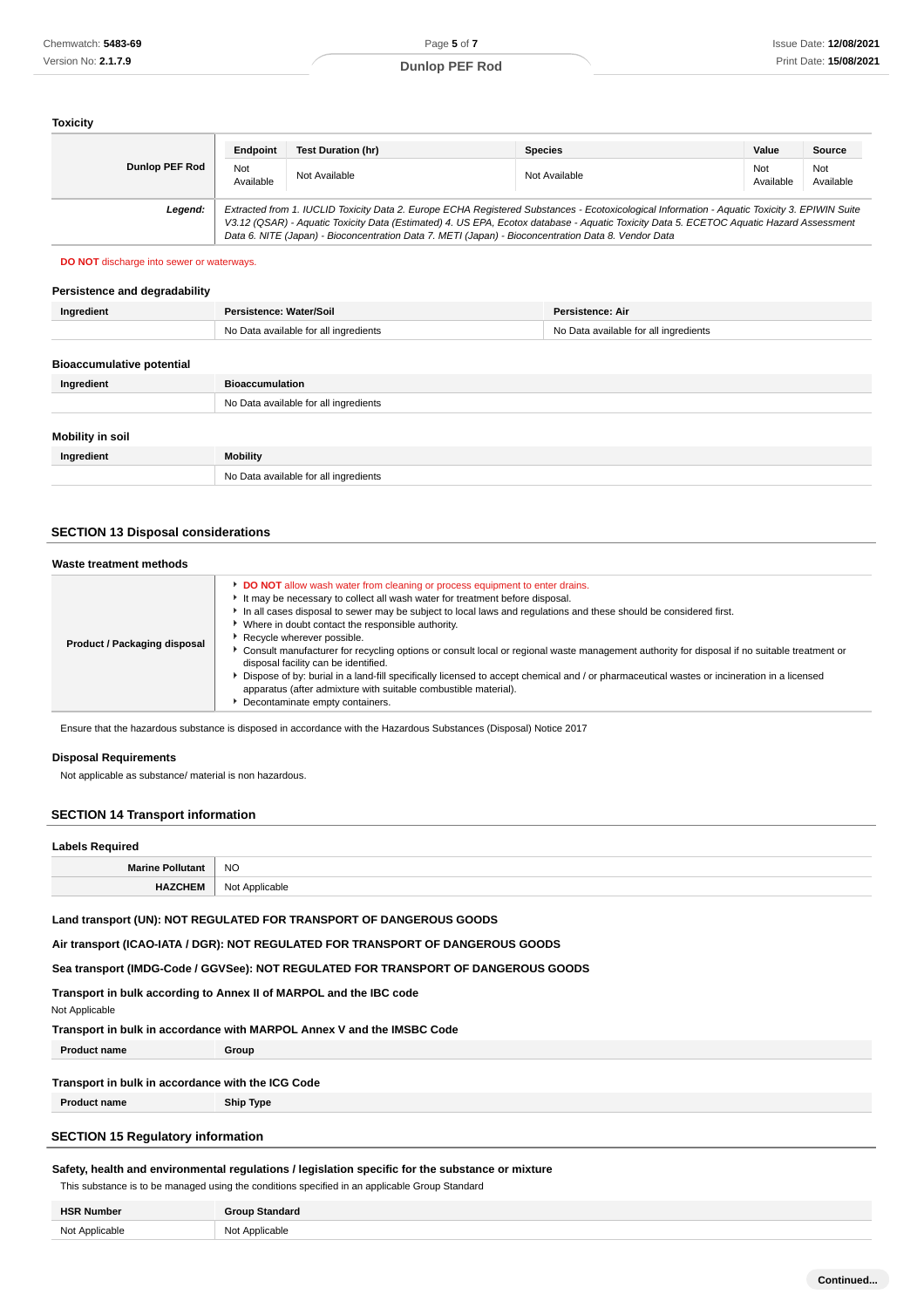Please refer to Section 8 of the SDS for any applicable tolerable exposure limit or Section 12 for environmental exposure limit.

### **Hazardous Substance Location**

Subject to the Health and Safety at Work (Hazardous Substances) Regulations 2017.

| <b>Hazard Class</b> | <b>Quantities</b> |
|---------------------|-------------------|
| Not Applicable      | Not Applicable    |

#### **Certified Handler**

Subject to Part 4 of the Health and Safety at Work (Hazardous Substances) Regulations 2017.

| Class<br>'ance<br>. eu k | Quantities     |
|--------------------------|----------------|
| Not Applicable           | Not Applicable |
|                          |                |

Refer Group Standards for further information

### **Maximum quantities of certain hazardous substances permitted on passenger service vehicles**

Subject to Regulation 13.14 of the Health and Safety at Work (Hazardous Substances) Regulations 2017.

| <b>Hazard Class</b> | Gas (aggregate water capacity in mL) | Liquid (L)     | Solid (kg)                      | Maximum quantity per package for each classification |
|---------------------|--------------------------------------|----------------|---------------------------------|------------------------------------------------------|
| Not Applicable      | Not Applicable                       | Not Applicable | Not Applicable   Not Applicable |                                                      |

#### **Tracking Requirements**

Not Applicable

#### **National Inventory Status**

| <b>National Inventory</b>                          | <b>Status</b>                                                                                                                                                                                     |
|----------------------------------------------------|---------------------------------------------------------------------------------------------------------------------------------------------------------------------------------------------------|
| Australia - AIIC / Australia<br>Non-Industrial Use | Not Available                                                                                                                                                                                     |
| Canada - DSL                                       | Not Available                                                                                                                                                                                     |
| Canada - NDSL                                      | Not Available                                                                                                                                                                                     |
| China - IECSC                                      | Not Available                                                                                                                                                                                     |
| Europe - EINEC / ELINCS / NLP                      | Not Available                                                                                                                                                                                     |
| Japan - ENCS                                       | Not Available                                                                                                                                                                                     |
| Korea - KECI                                       | Not Available                                                                                                                                                                                     |
| New Zealand - NZloC                                | Not Available                                                                                                                                                                                     |
| Philippines - PICCS                                | Not Available                                                                                                                                                                                     |
| <b>USA - TSCA</b>                                  | Not Available                                                                                                                                                                                     |
| Taiwan - TCSI                                      | Not Available                                                                                                                                                                                     |
| Mexico - INSQ                                      | Not Available                                                                                                                                                                                     |
| Vietnam - NCI                                      | Not Available                                                                                                                                                                                     |
| Russia - FBEPH                                     | Not Available                                                                                                                                                                                     |
| Legend:                                            | Yes = All CAS declared ingredients are on the inventory<br>No = One or more of the CAS listed ingredients are not on the inventory. These ingredients may be exempt or will require registration. |

#### **SECTION 16 Other information**

| ני א |  |
|------|--|
|      |  |

#### **Other information**

Classification of the preparation and its individual components has drawn on official and authoritative sources as well as independent review by the Chemwatch Classification committee using available literature references.

The SDS is a Hazard Communication tool and should be used to assist in the Risk Assessment. Many factors determine whether the reported Hazards are Risks in the workplace or other settings. Risks may be determined by reference to Exposures Scenarios. Scale of use, frequency of use and current or available engineering controls must be considered.

### **Definitions and abbreviations**

PC-TWA: Permissible Concentration-Time Weighted Average PC-STEL: Permissible Concentration-Short Term Exposure Limit IARC: International Agency for Research on Cancer ACGIH: American Conference of Governmental Industrial Hygienists STEL: Short Term Exposure Limit TEEL: Temporary Emergency Exposure Limit。 IDLH: Immediately Dangerous to Life or Health Concentrations ES: Exposure Standard OSF: Odour Safety Factor NOAEL :No Observed Adverse Effect Level LOAEL: Lowest Observed Adverse Effect Level TLV: Threshold Limit Value LOD: Limit Of Detection OTV: Odour Threshold Value